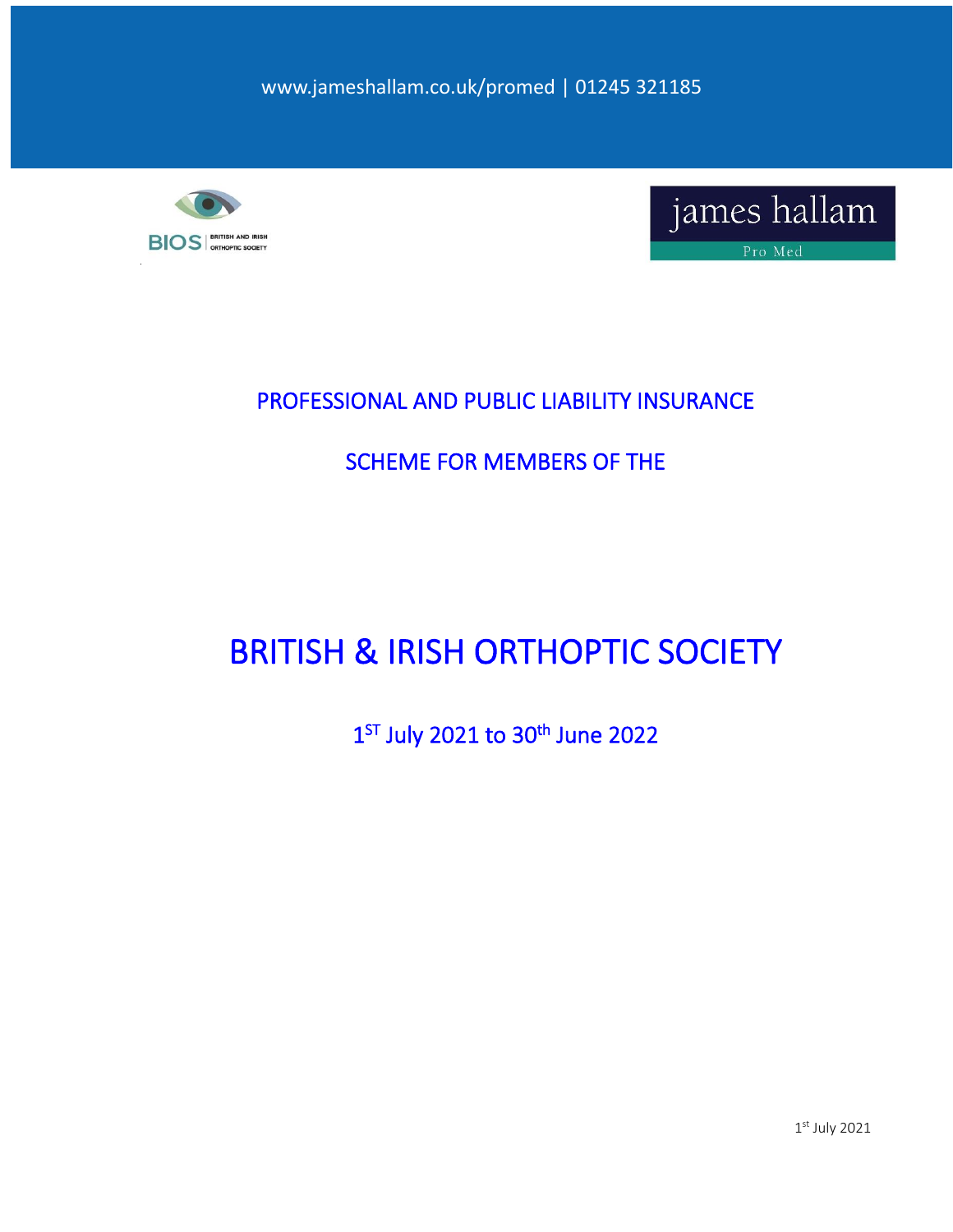

This document is designed as a quick reference summary of cover only. For the full policy terms and conditions, please read the MPLC Medical Professional Liability policy, and the Travelers Insurance Co. Limited Public/Products Liability policy, both of which are available from the member's section of the BIOS website or the Orthoptic section of the Broker's website via the link: [www.jameshallam.co.uk/promed/bios-members.](http://www.jameshallam.co.uk/promed/bios-members)

This summary of cover is not intended to be exhaustive and does not in any way alter the terms and conditions of the Medical Professional or Public Liability Policies. In the event of any conflict, the terms and conditions of these policies will take precedence over this summary of cover.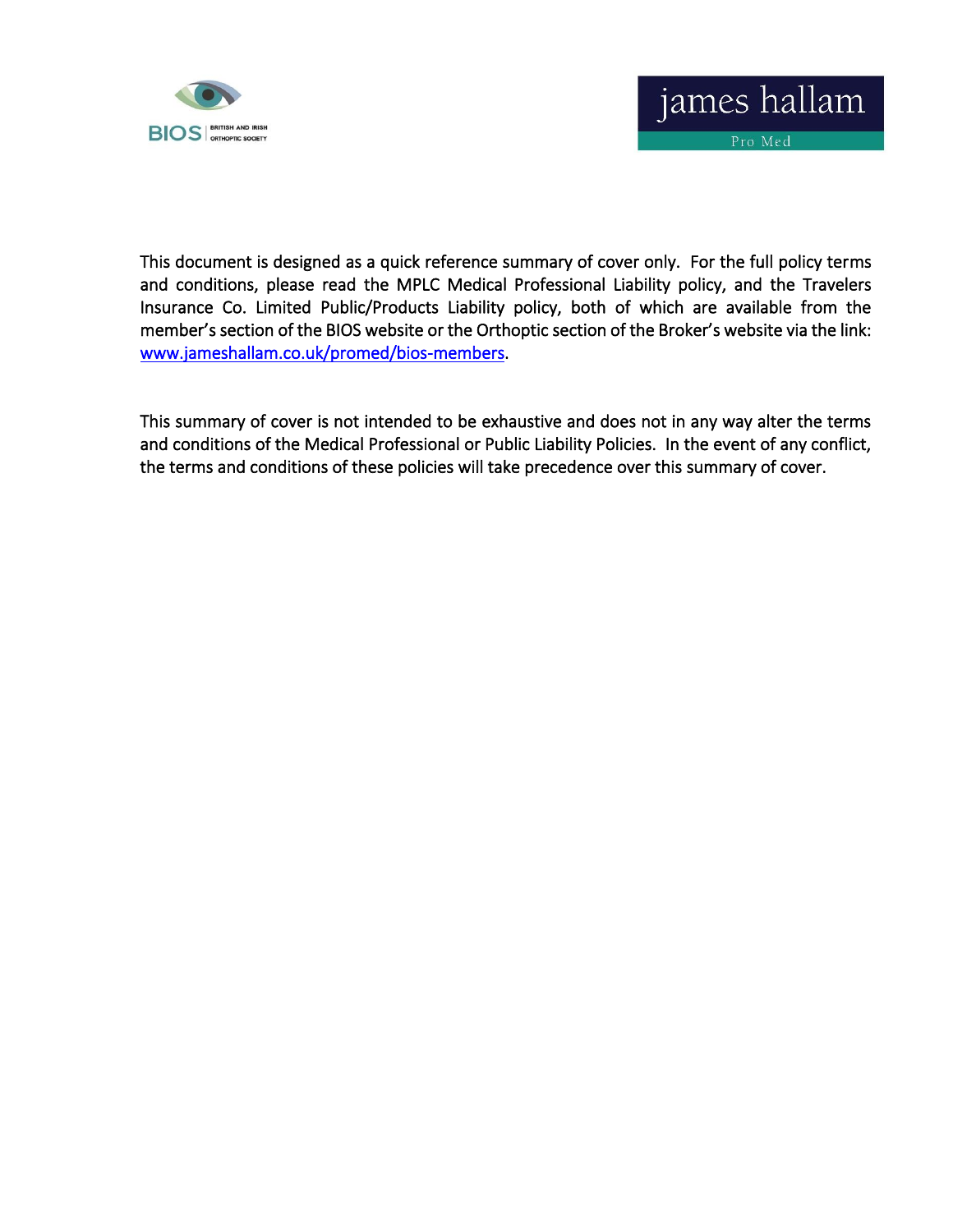

james hallam

Pro Med

| <b>Insurance Period:</b>         | 1st July 2021 to 30th June 2022                                                                                                                                                                                                                                                                                                                                                                                                                                                                                                                                                                                                                                                                     |
|----------------------------------|-----------------------------------------------------------------------------------------------------------------------------------------------------------------------------------------------------------------------------------------------------------------------------------------------------------------------------------------------------------------------------------------------------------------------------------------------------------------------------------------------------------------------------------------------------------------------------------------------------------------------------------------------------------------------------------------------------|
| Insurer:                         | The Policy is underwritten by Certain Syndicates at Lloyds on behalf of MPLC<br>Limited and MPLC Ibex Europe                                                                                                                                                                                                                                                                                                                                                                                                                                                                                                                                                                                        |
| <b>Policy No:</b>                | 20B/00005320/00 attaching to Delegated underwriting Contract Number<br>B1392BWIA206065 in respect of The British & Irish Orthoptic Society (BIOS) and<br>Individual Members domiciled in the United Kingdom and the Clinical and Non-<br>Clinical Advisory Groups (as detailed in Schedule 'A') (Non-EEA) and<br>B1392BWIA201133 In respect of Individual members domiciled in The Republic<br>of Ireland (EEA)                                                                                                                                                                                                                                                                                     |
| <b>Basis and Scope of Cover:</b> | Claims Made (that is to say the policy will only respond to claims reported to the<br>MPLC during the currency of the policy)                                                                                                                                                                                                                                                                                                                                                                                                                                                                                                                                                                       |
|                                  | Members are insured for work undertaken within the scope of Orthoptic practice<br>from the date of joining the British and Irish Orthoptic Society (BIOS), and<br>subsequently during their period of membership, provided claims are notified to<br>the relevant insurer at the date of claim.                                                                                                                                                                                                                                                                                                                                                                                                     |
| <b>Retroactive Date:</b>         | Only work undertaken from the date of BIOS membership is insured subject to<br>claims being notified during the currency of the policy.                                                                                                                                                                                                                                                                                                                                                                                                                                                                                                                                                             |
| Excess:                          | There is no excess payable by members in respect of any claim<br>under the Medical-Professional Liability policy. A £5,000 excess applies to claims<br>under the Financial Loss coverage.                                                                                                                                                                                                                                                                                                                                                                                                                                                                                                           |
| Limit of Liability:              | £2,500,000.00 Any One Claim (including costs and<br>expenses)<br>£5,000,000.00 in the annual aggregate (including costs and<br>expenses)<br>The above limits apply to each eligible member.<br><b>Sub limits of Liability:</b><br>Loss of Documents - £250,000.00 Limit of Liability in the<br>aggregate<br>Breach of Professional Confidentiality - £250,000.00 Limit of Liability in the<br>aggregate<br>Libel and Slander - £250,000.00 Limit of Liability in the aggregate<br>Defence Costs for infringement of the Data Protection Act 2018 or GDPR<br>- £100,000.00 Limit of Liability in the aggregate<br>Supply of Products to Patients - £2,500,000.00 Limit of Liability in the aggregate |
|                                  | <b>Pure Economic Loss - £2,500,000.00 Limit of Liability in the aggregate</b><br>Internet Extension $-$ £2,500,000.00 Limit of Liability In the aggregate<br>Financial Loss Cover - £1,000,000 Limit of Liability in the aggregate (this section<br>applies to BIOS only)                                                                                                                                                                                                                                                                                                                                                                                                                           |

### *Medical Professional Liability insurance*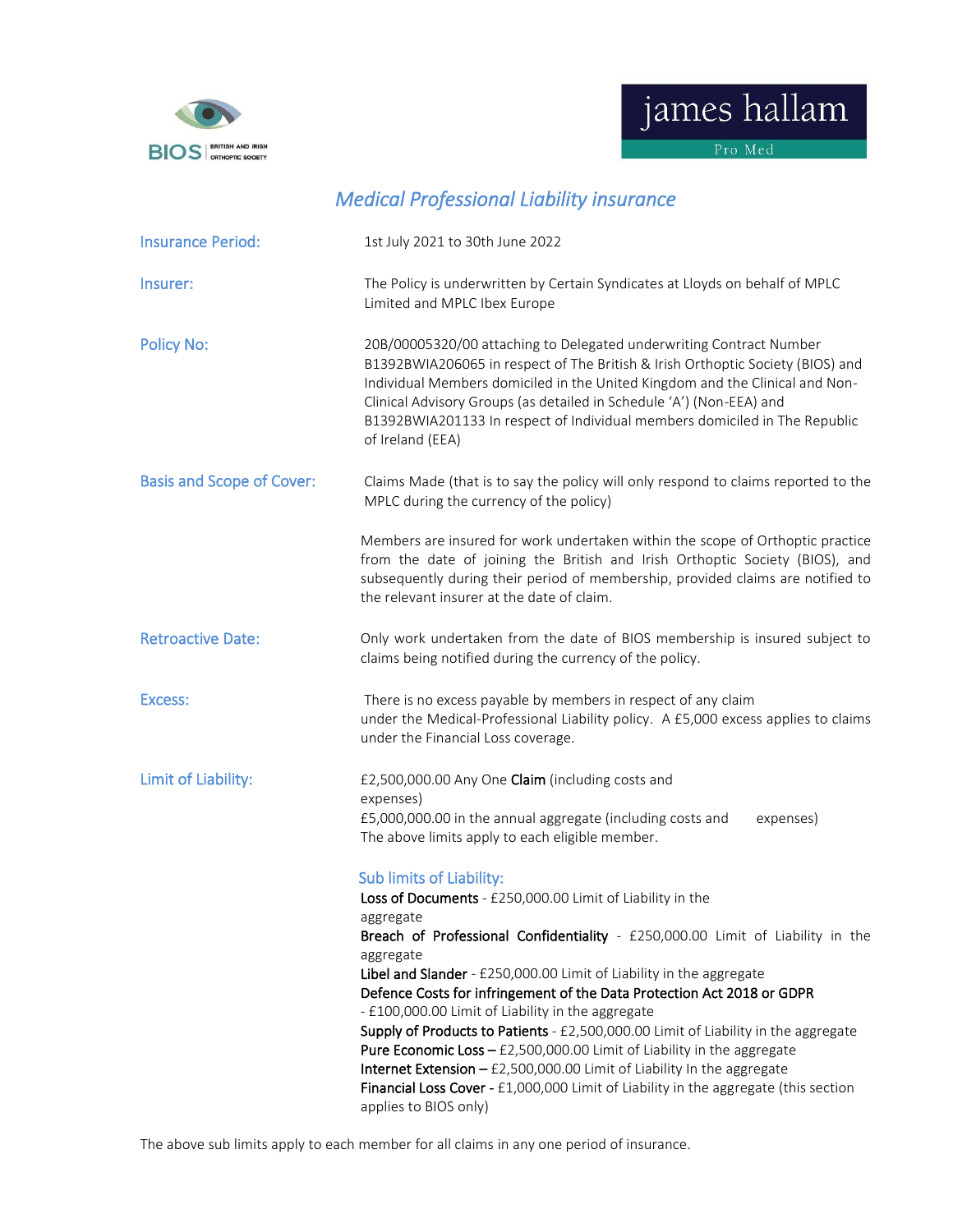

#### Who Benefits from this Policy?

(a)Any qualified member of the British and Irish Orthoptic Society (b) Any member who is a student, Orthoptic assistant or technician providing Orthoptic Services delegated by a registered Orthoptist. (c) Any retired or non-practising member (both in respect of their previous work whilst a practising member and any current work within the scope of Orthoptic practice not requiring HCPC registration or any other licence to practice)

(d)The following Clinical & Non-Clinical Advisory Groups

- Falls Glaucoma Medical Retina Neuro Orthoptics and Ophthalmology Special Educational Needs Stroke and Neuro Rehab Vision Screening Visual Processing Difficulties Low Vision Paediatric Ophthalmology E-Health Medicines Global Involvement and Volunteering for Eyes (GIVE) Private Practice Leaders of Orthoptic Professionals (LOOP) Public Health Group (f) The heirs, executors, legal or personal representatives of any deceased member (g) The principal of any member, but not their employer, except where the employer is an entity owned 100% by the member and the member is the only practitioner, and the claim relates to the member's negligence. (h) British & Irish Orthoptic Society (i) Any UK based and registered partnership (but not a limited liability partnership LLP) comprising solely of BIOS members carrying out Clinical Services within the defined territories. (j) Any UK based and registered Limited Liability Partnership with a turnover or revenue of no more than GBP 75,000 comprising solely of BIOS members carrying out Clinical Services within the defined territories. Insured Medical Services: The scope of Orthoptic practice as defined and interpreted by the British and Irish Orthoptic Society. Territorial Limits: Great Britain, Northern Ireland, Channel Islands, Isle of Man, the Republic of Ireland and elsewhere in the World for periods not exceeding 180 days in any 12 month period. Cover outside of Great Britain, Northern Ireland, Channel Islands, the Isle of Man or Republic of Ireland shall only be provided if the Member;-
	- Maintains registration with any statutory regulator where required on the date of treatment.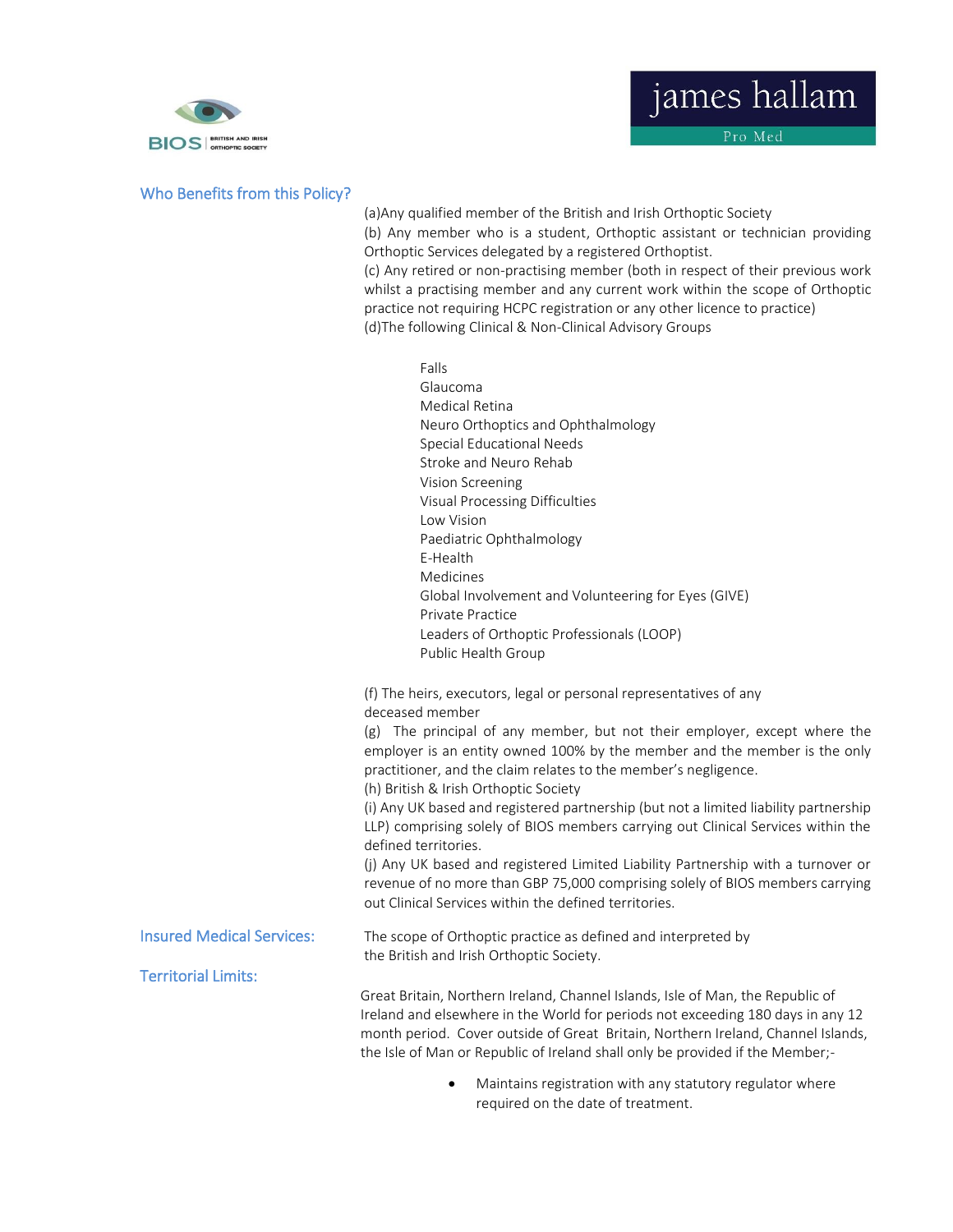

#### Territorial Limits continued:

• Is ordinarily or temporarily resident in Great Britain, Northern Ireland, Channel Islands, the Isle of Man or the Republic of Ireland. For Members who are *temporarily*  resident in Great Britain, Northern Ireland, Channel Islands, Isle of Man, or the Republic of Ireland, no cover shall be provided hereunder for any Orthoptic Services which are provided within their own Country of domicile

james hallam

Pro Med

- Does not provide **Orthoptic Services** in Australia, other than when visiting with individual British based clients, British based teams, British based Athletes, or similar such British based entities, which retain BIOS members for the provision of Orthoptic Services, for their own needs. It is understood and agreed that for the avoidance of doubt such British based organisations may include other nationals.
- Does not provide any **Orthoptic Services** to any USA or Canadian nationals in the USA or Canada.

There is no cover under this policy for any **Claims** brought within the USA or Canada regardless of the nationality of the patient and regardless of where in the world they were treated.

The 180 day restriction does not apply to any member deployed overseas for and on behalf of the UK Ministry of Defence

#### Notable Conditions:

- It is a condition of this insurance that each member holds a valid licence to practice in all territories insured by this policy and in which the member is providing Orthoptic services, and maintains registration with any relevant regulatory body.
- Members must maintain statutory registration with any relevant regulatory body in the U.K. or Republic of Ireland, when deployed for or on behalf of the UK Ministry of Defence or visiting territories outside of Great Britain, Northern Ireland, the Channel Islands, the Isle of Man or Republic of Ireland, with British based clients, British based teams, British based athletes or similar British based entities or organisations which retain members for Orthoptic services for their own needs..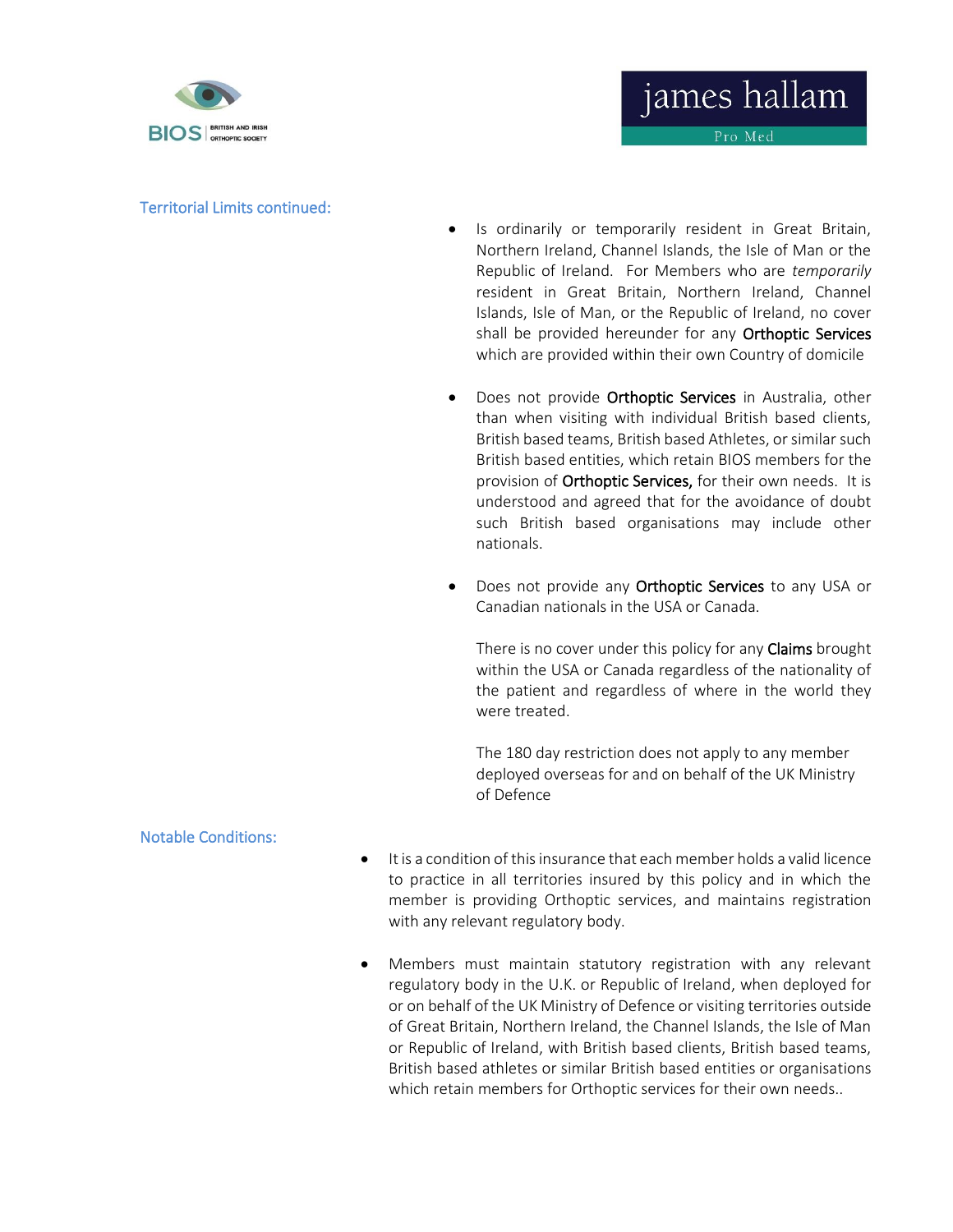

#### Notable Conditions continued:

- The maximum period of cover for work outside Great Britain is limited to 180 days in any 12 month period, (except Members deployed for and on behalf of the UK Ministry of Defence
- Orthoptic assistants and technicians are covered whilst undertaking Work within the BIOS scope of Orthoptic practice delegated to them by a Registered Orthoptist
- Run-Off Cover: The policy provides Run-off cover to members and former members in respect of claims resulting from their earlier Orthoptic work whilst a BIOS member, provided such claims are reported during the period of this policy.

#### Notable Exclusions (Please note that this list is not exhaustive and the full policy documentation is available upon request).

#### This policy does not cover:

- Any activities prior to the date of becoming a BIOS member
- The member's vicarious liability for any orthoptist who is not a member of the British and Irish Orthoptic Society or registered with any relevant regulatory body.
- Claims which are covered by other insurances or indemnities.
- Any claim against members practising illegally or without a licence to practise (except when deployed overseas for and on behalf of the UK Ministry of Defence or when travelling overseas with British teams or organisations—see "Licensing & Registration" Clause above).
- Any services outside the scope of Orthoptic practice.
- The treatment of animals.
- Any claim against members in their capacity as a Director or Officer of any organisation.
- Any liability assumed under contract which goes beyond the duty to use such skill and care as is usual in the conduct of the member's profession.
- Any claim arising from allegations of actual or attempted sexual relations, sexual contact or intimacy, harassment or exploitation
- Any claim arising from clinical trials or research projects (unless approved by or conducted In accordance with any conditions or approvals made by properly constituted ethics committee)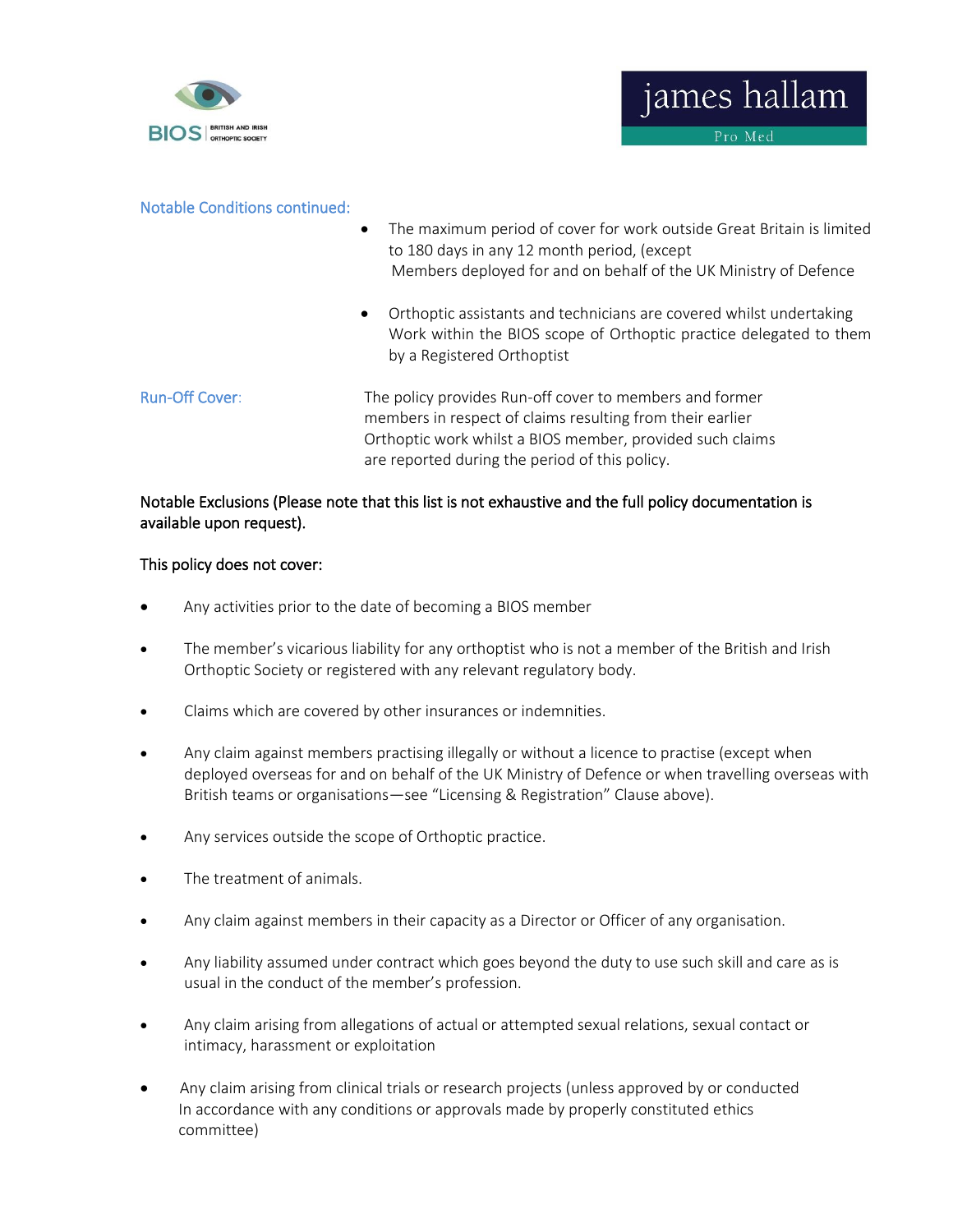

#### Run-Off Cover: Notable Exclusions continued:

- Any claim involving infringement or copyright, patent, registered design, trade mark, or passing off and/or other intellectual property rights.
- Any fines, penalties, punitive, aggravated or exemplary damages.
- Claims from employees or other persons engaged by members, including students on work experience placements (for which members should consider separate Employers Liability Insurance)
- Any claims arising from the negligence, error or omissions of firms or corporate entities formed by members or otherwise, (other than those businesses which fall within the definition of an insured).

*(It should be noted this policy includes an Indemnity to Member's Principals arising from the member's negligence whilst working within the scope of Orthoptic practice. This extension does not however include any principal where the member is an employee, except where the employer is an entity owned 100% by the member, the member is the only practitioner and any claim relates only to the member's negligence).*

- Any deliberate or wilful misconduct, dishonest, fraudulent or criminal act, or any activity whilst the member is under the influence of intoxicants or narcotics.
- For the avoidance of doubt, any members who are also medical practitioners are covered for claims but only which arise from their practice as an orthoptist.
- The policy excludes all claims brought within the jurisdiction of any Australian, USA or Canadian court.

#### Optional Insurances

#### Corporate Liability Cover

The BIOS member's scheme does not include cover for corporate entities, which fall outside the definition of an insured. Members are advised to obtain independent legal and insurance advice for the insurance of corporate entities, or by contacting the BIOS's brokers on 01245 321185, email: [promedschemes@jameshallam.co.uk](mailto:promedschemes@jameshallam.co.uk) 

#### Practice Insurance

The BIOS scheme does not include any cover relating to business risks such as insurance of business income, assets, money, Employers' Liability and Commercial Legal Expenses. Members working from home or from commercial premises are advised to obtain insurance for such risks by contacting a specialist insurer, or the BIOS's broker on 01245 321185, email: [promedschemes@jameshallam.co.uk](mailto:promedschemes@jameshallam.co.uk)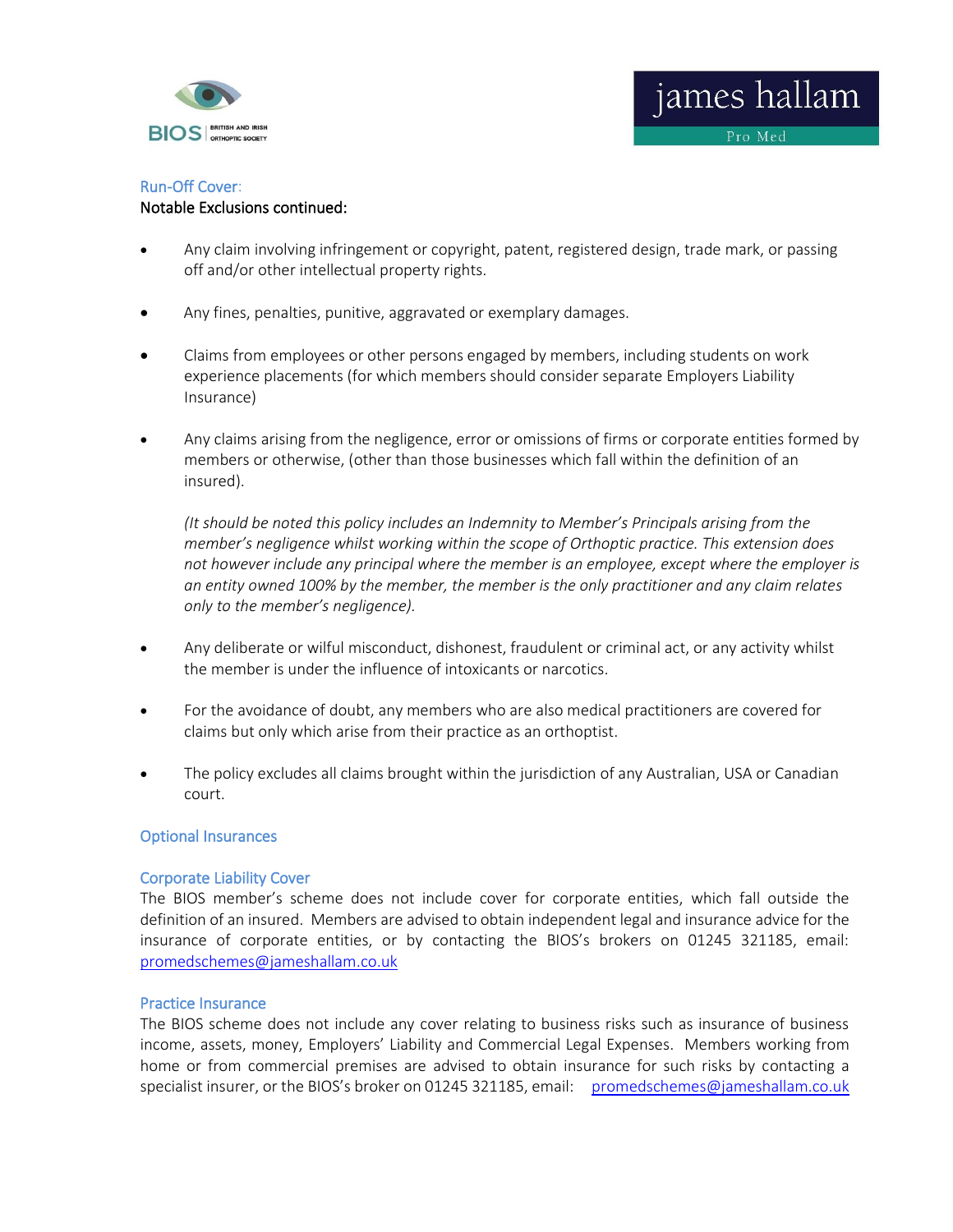

#### Non Orthoptic Activities

The BIOS scheme only provides cover where members are working within the scope of Orthoptic practice. Members qualified to undertake other activities are recommended to obtain separate insurance from appropriate insurers, or from the Society's brokers, 01245 321185, email: [promedschemes@jameshallam.co.uk](mailto:promedschemes@jameshallam.co.uk) or by visiting their website, [www.jameshallam.co.uk/promed/bios-members.](http://www.jameshallam.co.uk/promed/bios-members)



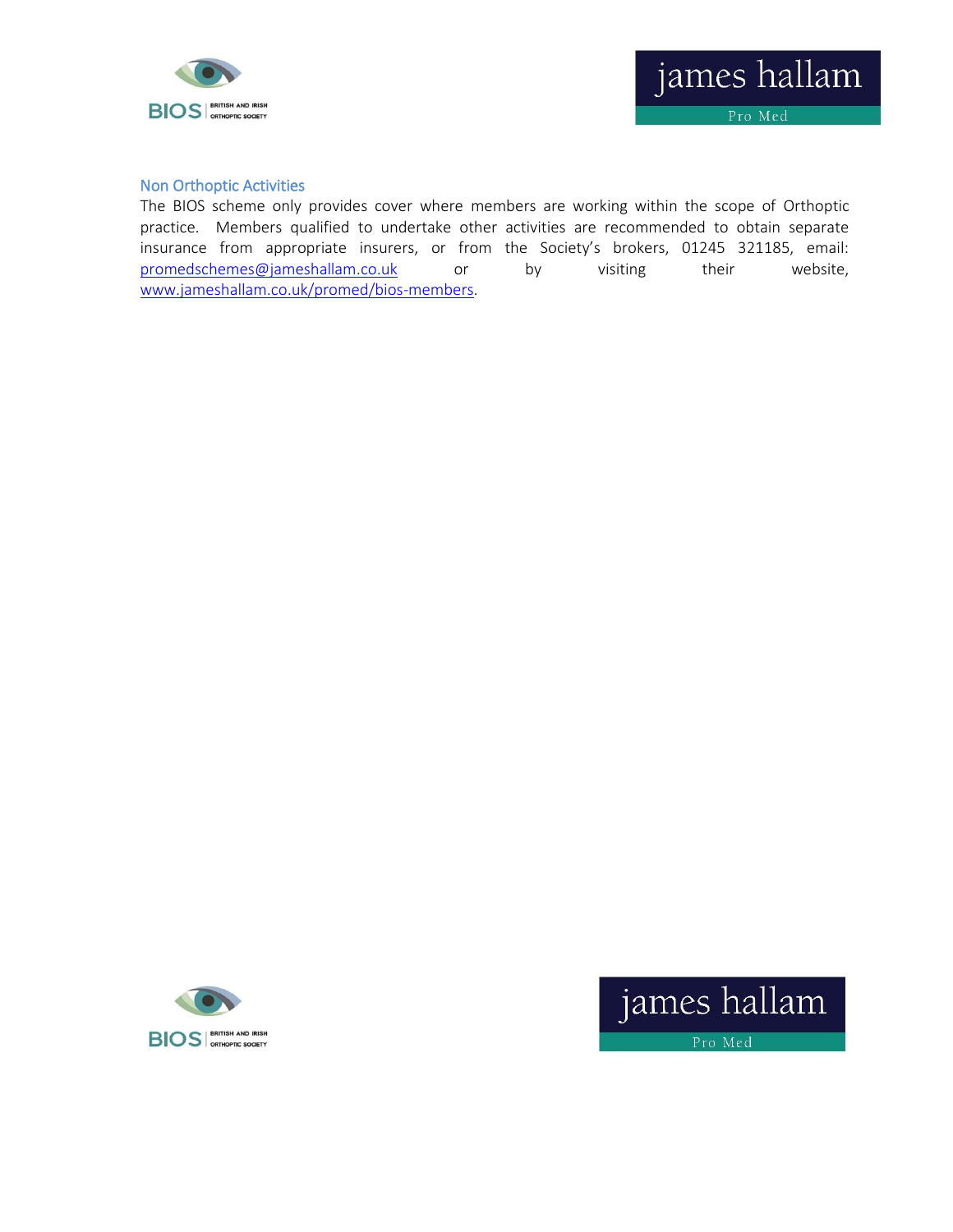### *Members Public/Products Liability Insurance*

As a member of the British and Irish Orthoptic Society, you receive the following insurances as part of your membership benefits:-

| <b>Insurance Period:</b> | 7th February 2022 - 6th February 2023                                                                                                                                                                                                                                                                                                                                                                                                                                                                                                                                                                                                                                                                                                                                                                                                                                                                                                                                                                                                         |
|--------------------------|-----------------------------------------------------------------------------------------------------------------------------------------------------------------------------------------------------------------------------------------------------------------------------------------------------------------------------------------------------------------------------------------------------------------------------------------------------------------------------------------------------------------------------------------------------------------------------------------------------------------------------------------------------------------------------------------------------------------------------------------------------------------------------------------------------------------------------------------------------------------------------------------------------------------------------------------------------------------------------------------------------------------------------------------------|
| Insurer:                 | Travelers Insurance Co. Limited                                                                                                                                                                                                                                                                                                                                                                                                                                                                                                                                                                                                                                                                                                                                                                                                                                                                                                                                                                                                               |
| <b>Policy No.:</b>       | <b>UC PMH 3468379</b>                                                                                                                                                                                                                                                                                                                                                                                                                                                                                                                                                                                                                                                                                                                                                                                                                                                                                                                                                                                                                         |
| Cover:                   | Public and Product Liability insurance including:-                                                                                                                                                                                                                                                                                                                                                                                                                                                                                                                                                                                                                                                                                                                                                                                                                                                                                                                                                                                            |
|                          | (a) Claims for which members become legally liable to pay as<br>compensation for and arising out of accidental injury (other<br>than by treatment or advice), or damage to property (other<br>than property owned by or in the custody of members), from<br>activities within the scope of Orthoptic practice.<br>(b) Legal costs for the defence of any criminal proceedings<br>arising from breach of:<br>- The Consumer Protection Act 1987<br>- Health & Safety at Work Act 1974<br>- Food Safety Act 1990<br>(c) Liability arising from the terms of the Defective Premises Act<br>1972.<br>(d) Liability arising from the Data Protection Act or GDPR<br>(e) Any principal for whom the member is carrying out work<br>under a contract or agreement for which the member would<br>have been entitled to indemnity under this policy if the claim<br>had been made against the member direct.<br>(f) Liability incurred in their personal capacity whilst members<br>are engaged in non-manual visits outside of the United<br>Kingdom. |
| <b>Basis of Cover:</b>   | This policy is arranged on "Occurrence Basis" which means<br>the policy applying at the time of the incident will respond to any<br>subsequent claims, regardless of the date when a claim is<br>made.                                                                                                                                                                                                                                                                                                                                                                                                                                                                                                                                                                                                                                                                                                                                                                                                                                        |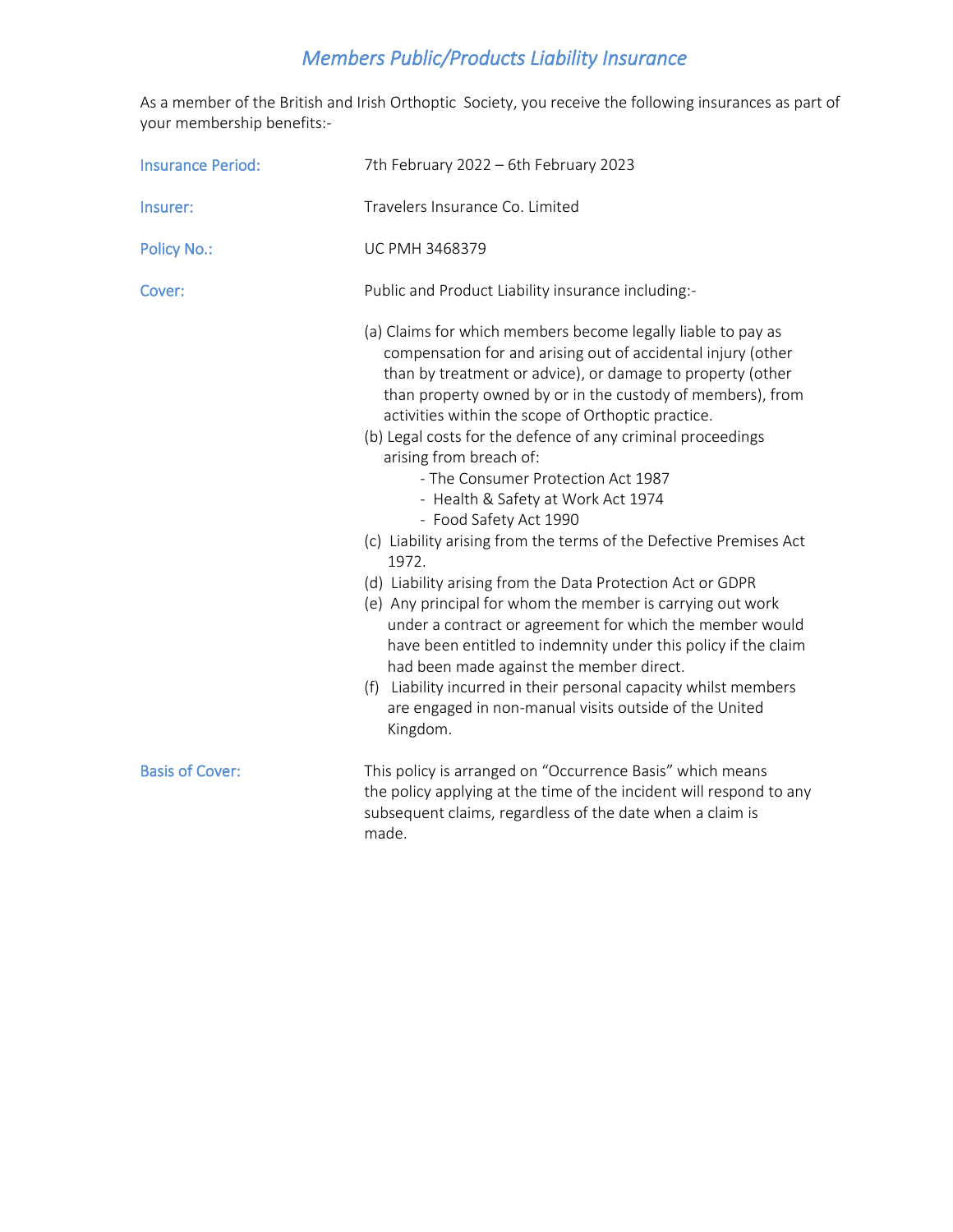



| Limit of Indemnity:                   | £5,000,000 any one occurrence and in respect of Pollution and<br>Product Liability claims, a total of £5,000,000 in aggregate<br>any period of insurance. The limits of indemnity apply to the<br>policy overall and not per member.                                                                                                                                                                                          |
|---------------------------------------|-------------------------------------------------------------------------------------------------------------------------------------------------------------------------------------------------------------------------------------------------------------------------------------------------------------------------------------------------------------------------------------------------------------------------------|
| <b>Increased Indemnity</b><br>Option: | None available.                                                                                                                                                                                                                                                                                                                                                                                                               |
| Who benefits from this Policy?        | (a) Any qualified member of the British and Irish Orthoptic Society<br>(b) Any student member providing Medical Services delegated by<br>a registered orthoptist or other healthcare professional.<br>(c) Any Orthoptic assistant or technician<br>(d) The following Clinical and Non-clinical Advisory Groups                                                                                                                |
|                                       | Falls<br>Glaucoma<br><b>Medical Retina</b><br>Neuro Orthoptics and Ophthalmology<br><b>Special Educational Needs</b><br>Stroke and Neuro Rehab<br>Vision Screening<br>Visual Processing Difficulties<br>Low Vision<br>Paediatric Ophthalmology<br>E-Health<br>Medicines<br>Global Involvement and Volunteering for Eyes (GIVE)<br><b>Private Practice</b><br>Leaders of Orthoptic Professionals (LOOP)<br>Public Health Group |
|                                       | (e) The heirs, executors, legal or personal representatives of any<br>deceased member<br>(f) Any UK based and registered partnership (but not a limited liability<br>partnership LLP) comprising solely of BIOS members carrying out<br>Clinical Services within the defined territories.                                                                                                                                     |
| <b>Activities Insured:</b>            | The scope of Orthoptic practice as defined and<br>interpreted by the British and Irish Orthoptic Society.                                                                                                                                                                                                                                                                                                                     |
| <b>Territorial Limits:</b>            | Great Britain, Northern Ireland, Channel Islands, Isle of Man, the<br>Republic of Ireland and elsewhere in the World for periods not<br>exceeding 180 days in any 12 month period. Cover outside of<br>Great Britain, Northern Ireland, Channel Islands, the Isle of Man or<br>Republic of Ireland shall only be provided if the Member;-                                                                                     |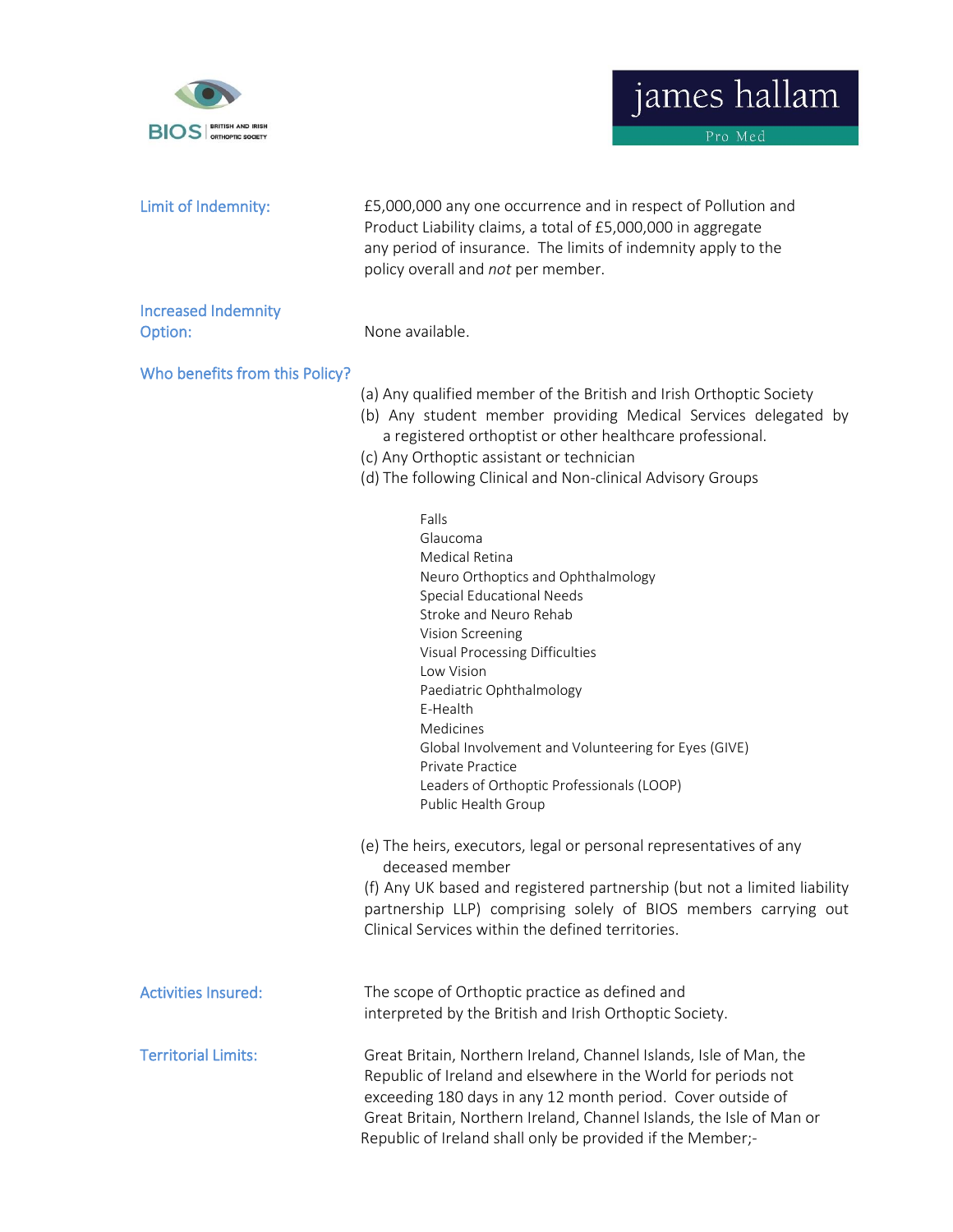

#### Territorial Limits continued:

Pro Med

- Maintains registration where required with any statutory regulator on the date of treatment and Is ordinarily or temporarily resident in Great Britain, Northern Ireland, Channel Islands, the Isle of Man, or the Republic of Ireland. For Members who are *temporarily* resident in Great Britain, Northern Ireland, Channel Islands, Isle of Man, or the Republic of Ireland no cover shall be provided hereunder for any **Medical Services** which are provided within their own country of domicile
- Does not provide Medical Services in Australia, other than when visiting with individual British based clients, British based teams, British based Athletes, or similar such British based entities, which retain BIOS members for the provision of **Medical Services**, for their own needs. It is understood and agreed that for the avoidance of doubt such British based organisations may include other nationals.
- There is no cover for any Claims brought within the USA or Canada regardless of the nationality of the patient and regardless of where in the world they were treated.
- The 180 day restriction does not apply to any member deployed overseas for and on behalf of the UK Ministry of Defence.

#### Notable Exclusions:

- Loss of or the provision of wrongful information, in or from computer programmes, tapes or data recording equipment.
- Liability in respect of bodily injury sustained by an employee or others engaged by members including students on work experience (placement) for which Employers Liability insurance will be required.
- Liability for financial losses.
- Bodily injury arising from any act or omission in the provision of or failure to provide professional healthcare services.
- Liability arising out of advice, design, planned formula, specification or omission to perform a professional duty provided for a fee, or in circumstances where a fee would normally be charged.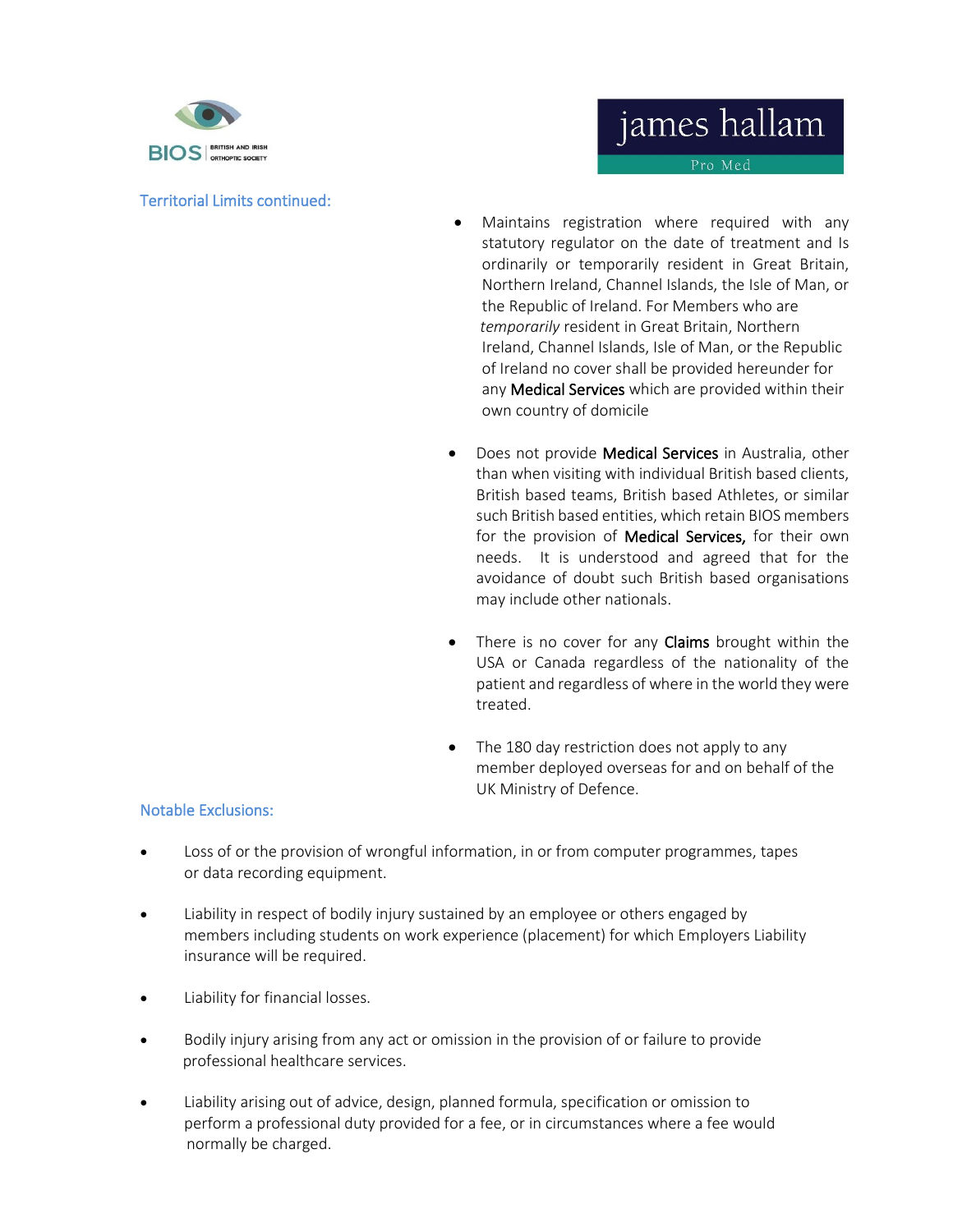



#### Notable Exclusions continued:

- Any abuse claims exceeding £1,000,000 in aggregate in any period of insurance (this limit applies to the policy overall, not per member).
- The first £250 of any damage to third party property.

#### Coronavirus Diseases Exclusion – Effective from 7<sup>th</sup> February 2021:

The Company shall not be liable to indemnify the Insured in respect of any liability cost or expense arising out of directly or indirectly resulting from caused by contributed to attributed to or in any way related to

- (a) Severe Acute Respiratory Syndrome Coronavirus 2 (SARS-CoV-2) or
- (b) Coronavirus Disease 2019 (Covid-19) or
- (c) any mutation or variation of any of (a) or (b) above and including
	- i. the fear or threat (whether actual or perceived) of or
	- ii. any action taken in controlling preventing suppressing or in any way relating to any outbreak of or
	- iii. (iii) any supervision instructions recommendations warnings or advice given or which should have been given in connection with

such coronavirus diseases in (a) or (b) above and any mutation or variation thereof

Subject otherwise to the terms conditions and exclusions of the Policy

#### Communicable Disease Exclusion. (First Party Coverages) – Effective from 7<sup>th</sup> February 2022:

The following general exclusion is added to the Policy:

In respect of the insurance provided by any First Party Section of the Policy where operative, the Company will not be liable in respect of any loss, destruction, damage, cost or expense of whatsoever nature, directly or indirectly caused by, contributed to by, resulting from or in consequence of a Communicable Disease or the fear or threat (whether actual or perceived) of a Communicable Disease, regardless of any other cause or event contributing concurrently or in any other sequence thereto.

The above exclusion includes, without limitation to the scope of the foregoing, any cost to cleanup, detoxify, remove, monitor or test: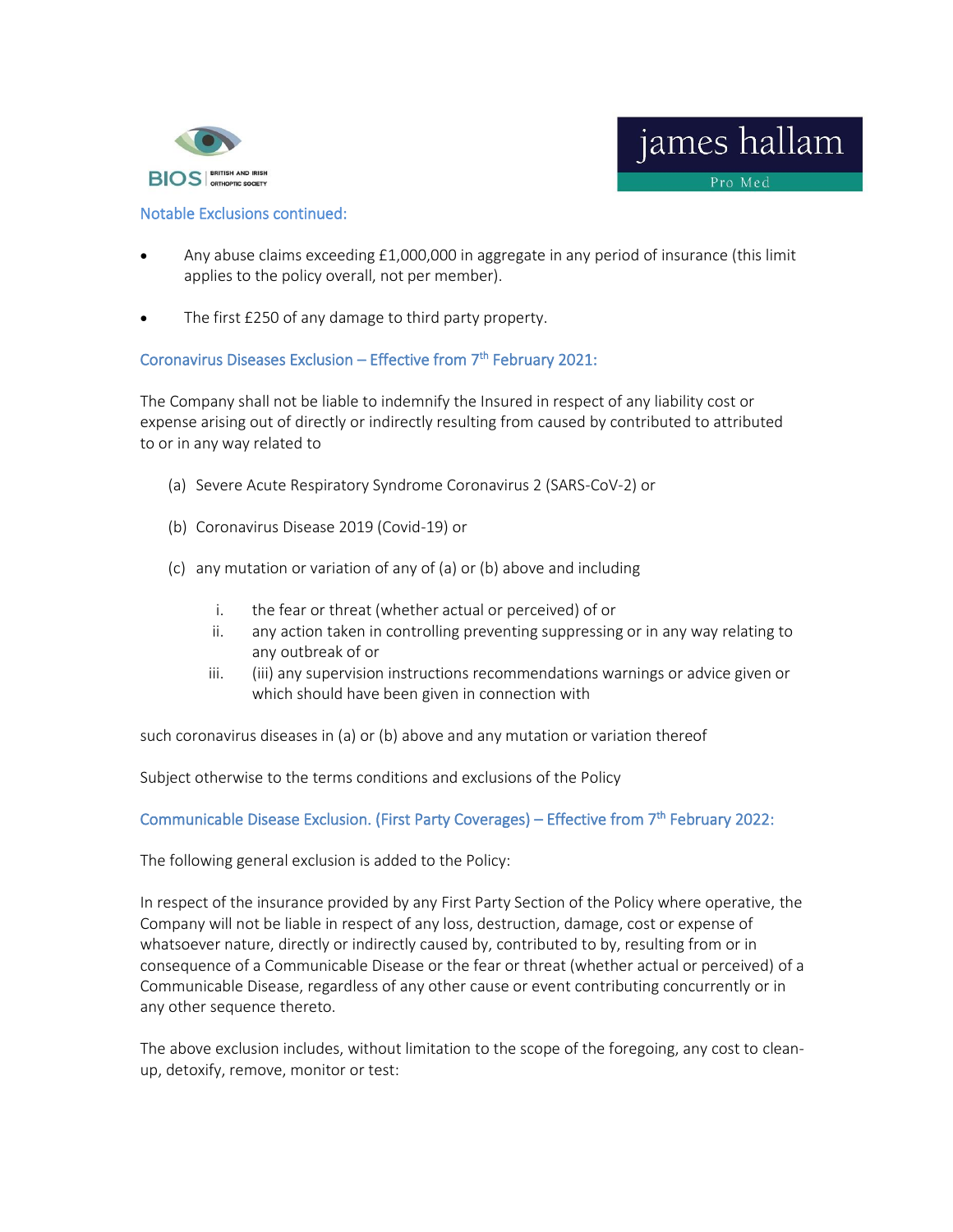

# james hallam

Pro Med

(a) for a Communicable Disease; or

(b) any property insured under any First Party Section of the Policy that is affected by such Communicable Disease.

Provided that this exclusion shall not apply in respect of subsequent Damage, or loss resulting from interruption to or interference with the Business in consequence of subsequent Damage, not otherwise excluded, which itself results from:

(i) fire, lightning, explosion, aircraft or other aerial devices or articles dropped therefrom, impact by any vehicle or animal including impact by any rolling stock or crashes collisions derailments or other similar accidents, hail, tornado, cyclone, typhoon, hurricane, earthquake, seaquake, seismic or volcanic disturbance or eruption, subsidence, ground heave, landslip, theft, escape of water, tsunami, flood, storm surge, water damage, liquefaction, freeze, ice storm, weight of snow or ice, avalanche, sprinkler leakage, riot or civil commotion; or

(ii) an act of terrorism (as defined in the Policy) within England, Wales or Scotland;

and only where specifically insured by this Policy.

For the purpose of this exclusion the term Damage means as defined in the applicable general definition or Section definition of the Policy. The following terms will have the following meaning. If a term below is also defined in the Policy, the definition below replaces that definition for the purposes of this exclusion.

Communicable Disease means any disease which can be transmitted by means of any substance or agent from any organism to another organism where:

(a) the substance or agent includes, but is not limited to, a virus, bacterium, parasite or other organism or any variation thereof, whether deemed living or not;

(b) the method of transmission, whether direct or indirect, includes but is not limited to, airborne transmission, bodily fluid transmission, transmission from or to any surface or object, solid, liquid or gas or between organisms; and

(c) the disease, substance or agent can cause or threaten damage to human health or human welfare or can cause or threaten damage to, deterioration of, loss of value of, marketability of or loss of use of property.

First Party Section means any section or coverage forming part of the Policy covering material assets or tangible property owned by the Named Insured or for which they are legally responsible and being the subject matter of the insurance, or covering loss resulting from interruption to or interference with the Business.

Subject otherwise to the terms, conditions and exclusions of the Policy.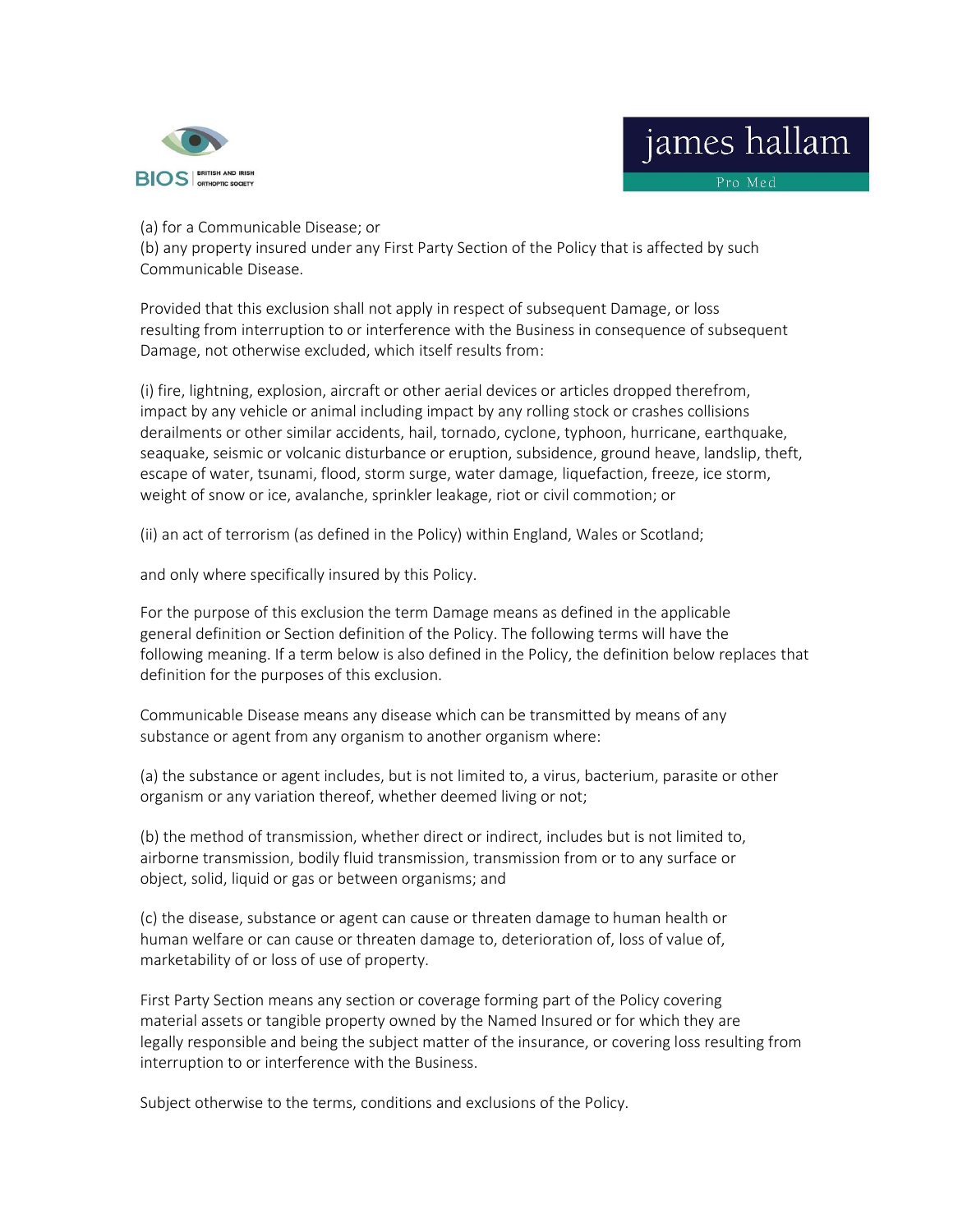



#### Partnerships and Corporate Entities

The Public Liability insurance applies only to *individual members* including non LLP Partnerships operating within the *scope of Orthoptic practice.* All other entities including partnerships, companies and organisations comprising BIOS members or otherwise, are recommended to obtain separate insurance cover from a specialist insurer or the BIOS's broker on 01245 321185, email: [promedschemes@jameshallam.co.uk](mailto:promedschemes@jameshallam.co.uk) or by visiting the Orthoptic section of their website, [www.jameshallam.co.uk/promed/bios-members.](http://www.jameshallam.co.uk/promed/bios-members)

#### Non Orthoptic Activities

This cover relates to the scope of Orthoptic practice only. Members undertaking other activities are advised to consult a suitable insurer or the BIOS's broker on 01245 321185, email: [promedschemes@jameshallam.co.uk](mailto:promedschemes@jameshallam.co.uk) or by visiting the Orthoptic section of their website, [www.jameshallam.co.uk/promed/bios-members.](http://www.jameshallam.co.uk/promed/bios-members)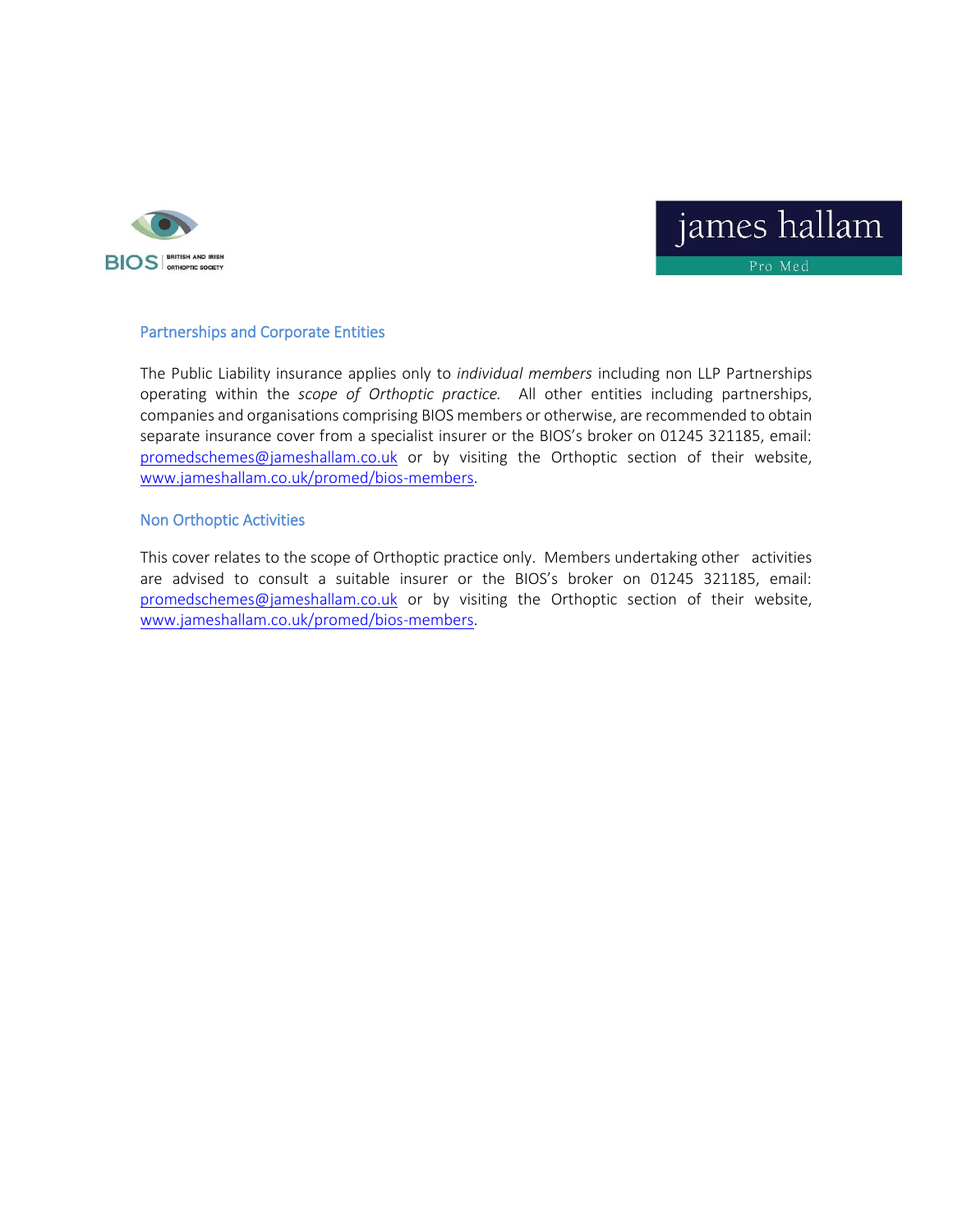



Pro Med

#### Claims Reporting

Members becoming aware of any circumstances which may lead to a potential claim, or receiving a notification of claim must immediately notify the BIOS's brokers (see below for contact details). A claim notification form together with guidance notes will then be issued and must be completed and returned to the brokers within seven days, together with any other relevant information including copies of all correspondence and details of the complaint or allegations being made. On verification of BIOS membership, statutory registration, and the scope of practice, the brokers will pass the claim to the insurers for attention.

#### Important Notes for Claims & Records

- Members are obliged to provide all information, documents and assistance that may be required to investigate any claim against them and assist in the defence of any claim.
- Members must retain all medical records for a reasonable period after completion of any treatment. The minimum period for which members must maintain records is six years after completion of any treatment, or in the case of treatment of minors, six years from their 18th birthday. Members must maintain medical records for longer periods if it is considered reasonable to do so, or where required by law.
- Members must not admit liability without the written consent of Underwriters or the Solicitors acting on their behalf , nor by way of an act or omission do anything which may compromise the Underwriters ability to defend a claim, nor make any payment, nor incur any costs or expenses which are not authorised by the Underwriters.
- Any claims incidents or circumstances not promptly reported could fall outside the permitted time scales for registering claims. In such circumstances the BIOS or their insurance brokers cannot held responsible if such delays invalidate the cover provided.

#### Claim Notifications

All notifications must be reported to the BIOS's brokers:

 James Hallam, Saxon House Duke Street Chelmsford CM1 1HT

 Tel: No. 01245 321185 Email[: promedschemes@jameshallam.co.uk](mailto:promedschemes@jameshallam.co.uk) Website: [www.jameshallam.co.uk/promed/bios-members](http://www.jameshallam.co.uk/promed/bios-members)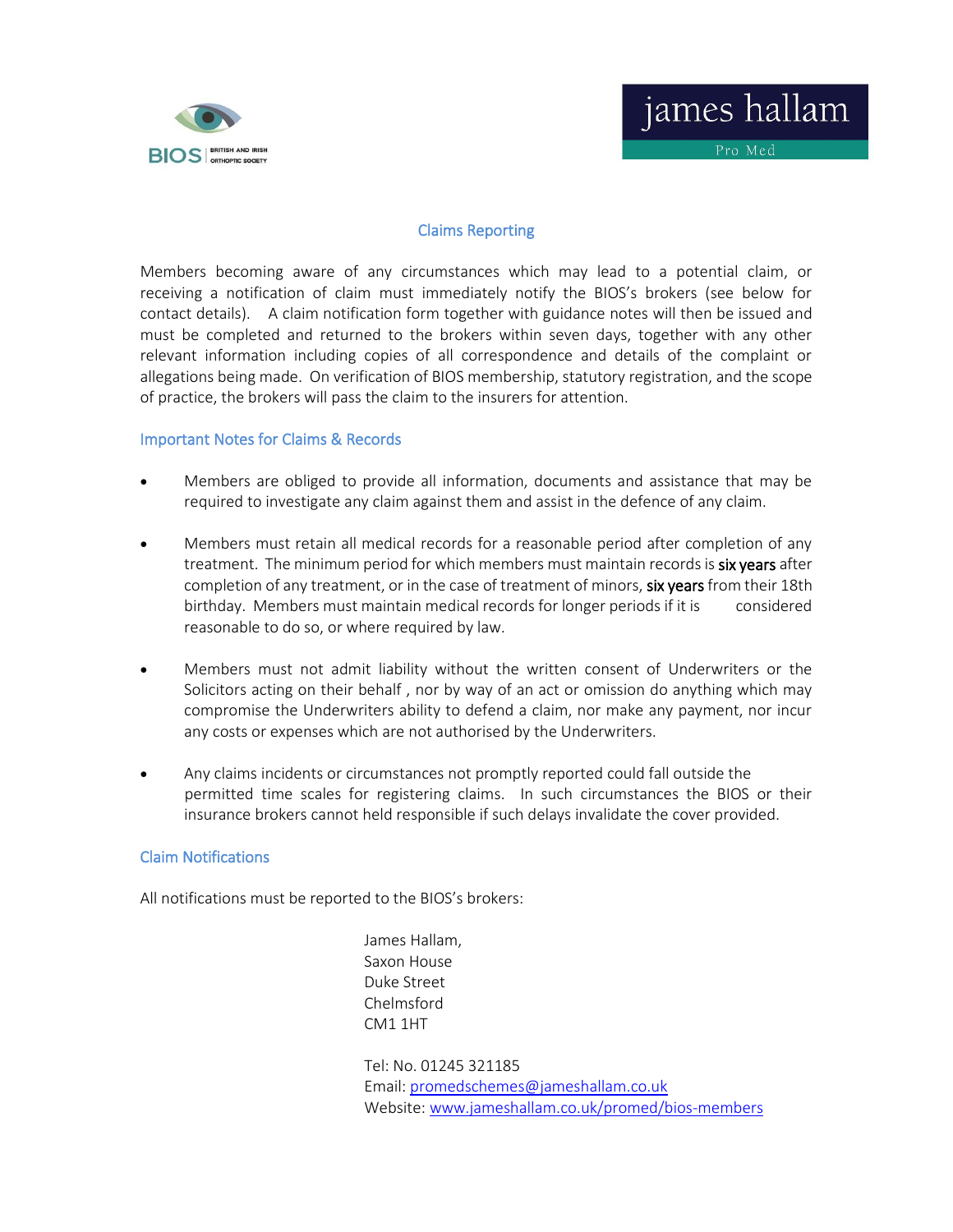



Pro Med

#### Insurance and Scope of Practice Enquiries

Please note the Society's brokers are not authorised or qualified to make judgements on the scope of Orthoptic practice. Such enquiries should be directed to the appropriate department of The British and Irish Orthoptic Society.

Members are requested that they satisfy themselves the cover provided under the scheme affords appropriate and adequate insurance protection for their professional activities. Please consult the Society's brokers for options on increased limits or extended covers.

This document has been produced by the Society's brokers, and members should therefore direct all enquiries relating to insurance directly to the Society's brokers:-

> James Hallam, Saxon House Duke Street Chelmsford CM1 1HT Tel: 01245 321185 email: [promedschemes@jameshallam.co.uk](mailto:promedschemes@jameshallam.co.uk) website: [www.jameshallam.co.uk/promed](http://www.jameshallam.co.uk/promed)

James Hallam Limited Saxon House Duke Street Chelmsford CM1 1HT (James Hallam Limited is a Subsidiary of Seventeen Group Limited)

Authorised and regulated by the Financial Conduct Authority.



James Hallam Limited is registered in England. Registered number 1632840. Registered Office: 156 South Street, Dorking, Surrey RH4 2HF.